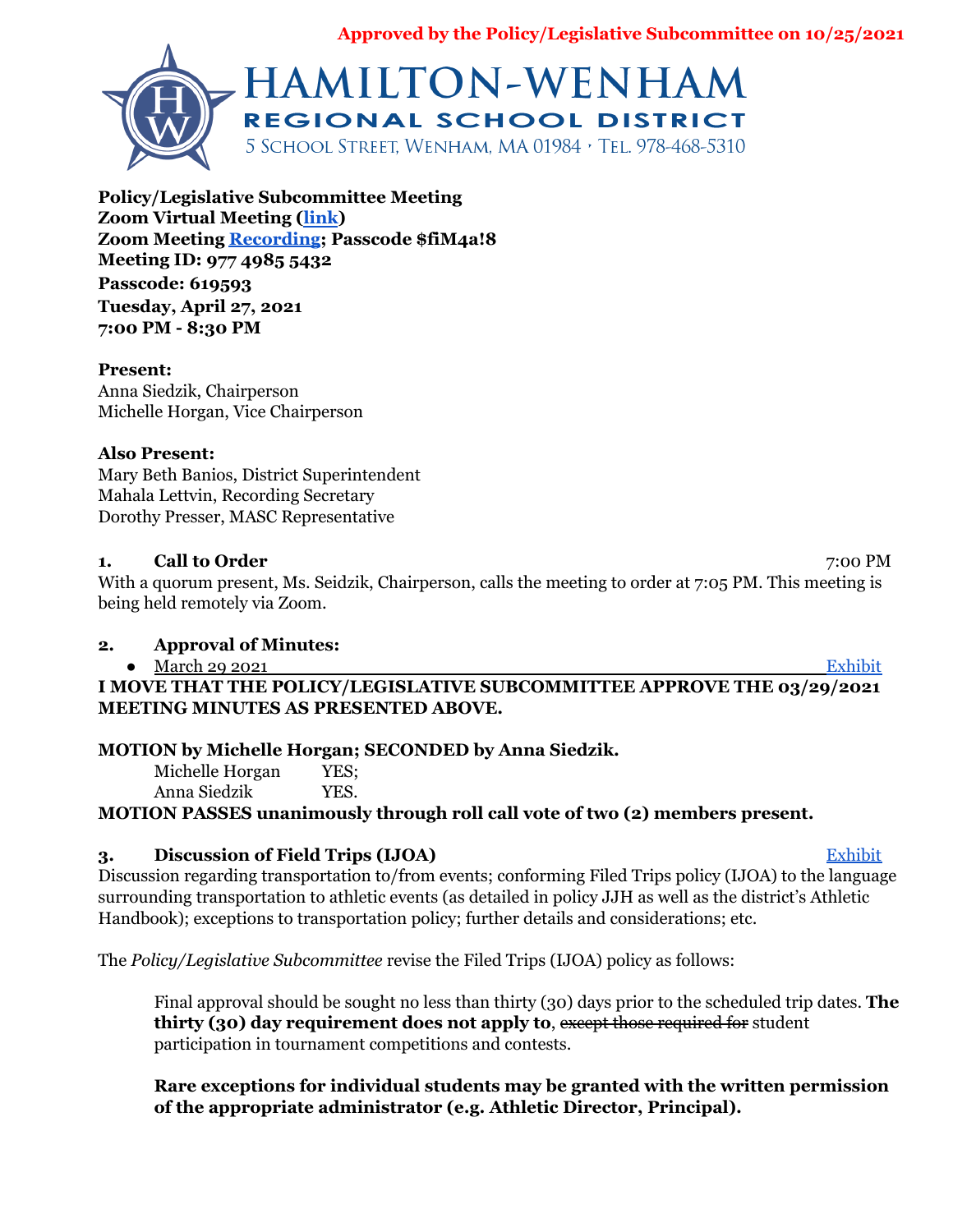The *Policy/Legislative Subcommittee* will recommend that the School Committee approve the Field Trips (IJOA) policy with the revisions noted above (Ms. Siedzik will indicate those changes in red).

# **4. Discussion of Bulk Approval of In Form Policies** [Exhibit](https://drive.google.com/file/d/17qPfNPwWlzo-FA4_AhTbgIPwg2jXZtCf/view?usp=sharing) 1 [Exhibit](https://drive.google.com/file/d/1rtYVRmUBa7J6kjQmekcK1DewssgjVt8T/view?usp=sharing) 2

[Exhibit](https://drive.google.com/file/d/1jggcsJ0MLSVy874jf0-fKWZj3DSv6o70/view?usp=sharing) 3 [Exhibit](https://drive.google.com/file/d/18fxYnxXSCR589NzwIPbw-FUySsW-Jk2h/view?usp=sharing) 4 [Exhibit](https://drive.google.com/file/d/1JU0vFTCSB1ih8OXDtSh26FgXPlSNzais/view?usp=sharing) 5

Discussion regarding finalizing policies which have been approved "in-form" previously by the School Committee (Sections A, B, C, E. and G).

Ms. Presser notes that the policies will be formatted correctly and cleaned up before they are approved/published. The School Committee previously approved policies ACAB, BEC, and BEDH for immediate release/implementation (these were not "in form" approvals). Ms. Siedzik will (1) review past meeting minutes for the approved versions of policies ACAB, BEC, and BEDH;, and (2) determine if there are any additional policies that were approved immediately (not "in form").

Superintendent Banios reviews the timeline and steps administration will need to take in order to implement these policies (e.g. informing staff of policy changes, conforming handbooks and other district materials to the updated policies, etc.).

The *Policy/Legislative Subcommittee* will recommend that the School Committee (1) approve policies in sections A, B, C, E. and G, and (2) direct administration to implement said policies by 09/15/2021.

### **5. Discussion of Policy on Duration of School Committee Meetings** [Exhibit](https://drive.google.com/file/d/1ecSNGpkS_R-66DrLiS2DqZg9u1-wijwn/view?usp=sharing) 1 [Exhibit](https://drive.google.com/file/d/1Rpl4lwfKisMGEC1syK4sE4FaLHR7-KQ2/view?usp=sharing) 2 [Exhibit](https://drive.google.com/file/d/1TiXf_dFxx0MMtI5VlmU9HK11nlkOoFiY/view?usp=sharing) 3 [Exhibit](https://drive.google.com/file/d/1PADP3tMBfFgjjxg9_JfE97Id_lvMW2vD/view?usp=sharing) 4

Discussion regarding duration of School Committee meetings, with consideration to the exhibits listed above. There is discussion regarding the length of meetings; "hard stop" for all meetings at midnight; moving unfinished business to the beginning of the next meeting agenda; votes to extend meeting times; etc.

Ms. Presser will research further details about this policy, and the *Policy/Legislative Subcommittee* will continue this discussion at their next meeting.

### **6. Review policies in the following sections:**

Ongoing Policy Review (starting at Technology, IJND-IJNDD) [Exhibit](https://drive.google.com/file/d/1JJZiET4XKCVsVRulE_LzKsMcd-q-sMNw/view?usp=sharing) 1 Exhibit 2

### **7. Other items unanticipated by Chair**

None.

# **8. Set Next Meeting Date**

The *Policy Legislative Subcommittee* will meet at **7:00 PM on 05/20/2021** via Zoom. Agenda items include continued discussion of School Committee Meeting Duration policy as well as review of policies starting at Technology (IJND, IJNDD). Ms. Presser requests the finalized and approved policies (policies approved *not in-form* including ACAB, BED, and BEDH) before the next subcommittee meeting.

#### **9. Adjournment I MOVE THAT THE POLICY/LEGISLATIVE SUBCOMMITTEE ADJOURN THE 04/27/2021 MEETING AT 8:32 PM.**

Hamilton - Wenham School Committee **Policy/Legislative Subcommittee** 04/27/2021 Meeting Minutes Page 2 of 3